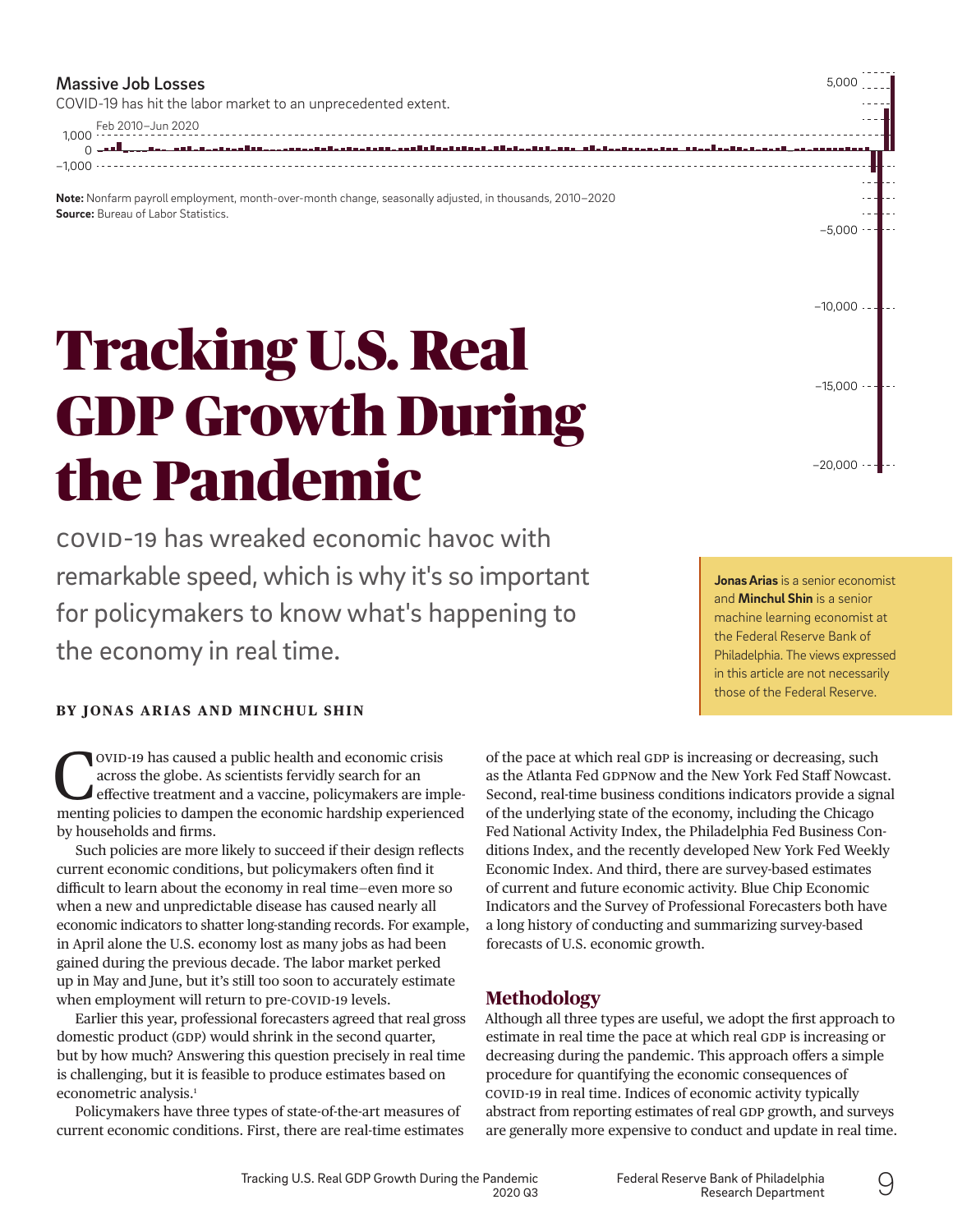The backbone of our analysis is a tradi-tional dynamic factor model approach.<sup>[2](#page-4-1)</sup> Recent extensions of this framework deal with flows of information at different frequencies, turning sparse signals into one aggregate summary statistic at each point in time[.3](#page-4-2)

Our model is similar to the one used by the Philadelphia Fed for its Aruoba-Diebold-Scotti Business Conditions Index.[4](#page-4-3) Accordingly, it includes data on these variables: initial jobless claims, nonfarm payroll employment, real manufacturing and trade industries sales, real personal income excluding current transfer receipts, the industrial production index, and real GDP. [5](#page-4-4) However, we also add raw steel production in order to take into account COVID-19's sudden effect on the production side of the economy. Although we could

have incorporated other weekly eco-nomic indicators.<sup>[6](#page-4-5)</sup> we decided to preserve the parsimonious spirit of Aruoba, Diebold,

*See* **Real-Time [Tracking of Real](#page-1-0)  GDP Growth** *and*  **A Brief Literature Review***.*

and Scotti's original research.

Using the data and the dynamic factor model, we extract an unobserved factor characterizing the underlying state of the

economy (also known as latent business conditions), and we translate this factor into a real-time estimate of the current pace of real GDP growth. This is commonly referred to as real-time tracking of real GDP growth[.7](#page-4-6)

# **Tracking Real GDP Growth During the First Quarter**

Our real-time estimate for the first quarter of 2020 evolved as new information was released from January 30 through April 29. We selected these dates so that our model always provided an estimate of real GDP growth in association with the next release of the Bureau of Economic Analysis (BEA). More specifically, the BEA releases the advance estimate of real GDP in the final week of the month following the end of the quarter for which real GDP is being estimated. For example, on January 30 the BEA released the advance estimate of real GDP growth in the fourth quarter of 2019, and on April 29 it released the advance estimate of real GDP growth in the first quarter of 2020.

Figure 1 shows the evolution of our realtime estimate of real GDP growth in the first quarter of 2020. According to the model, during the first two months of

the first quarter, real GDP was increasing at a pace slightly above 2 percent—similar to the trend growth rate of many forecasters.<sup>8</sup>

On March 19, as the COVID-19 pandemic worsened, California issued the first stayat-home order in the U.S., and almost all states eventually followed suit. A week later, on March 26, the Bureau of Labor Statistics (BLS) provided a first look at COVID-19's whopping economic impact when it reported that nearly 3.3 million people filed for unemployment insurance during the week ending March 21. Our model translated this bleak picture of the labor market into a 2.9 percentage point decline in the real-time estimate for the annual rate of real GDP growth in the first quarter of 2020.

The data on raw steel production released on March 30 confirmed that the decline in economic activity signaled by the labor market was also being felt across industries that rely on steel and iron as inputs. The model interpreted these data as further signaling a decline in the pace of economic activity, so the real-time estimate dropped to an annualized rate of −0.9 percent.

Three days later, the BLS reported that the number of initial jobless claims filed for the week ending March 28 had reached

# <span id="page-1-0"></span>**Real-Time Tracking of Real GDP Growth**

We use the term *real-time tracking of real GDP growth* to refer to economic predictions of the near past, present, or immediate future[.13](#page-4-8) We will also use the term to refer to the system of methods developed to generate such predictions. This methodological approach is particularly important because economic data are often released with a lag. For example, given how hard it is to summarize and combine economic information from different economic sectors, it takes roughly a month for the BEA to release the initial official estimate (known as the advance estimate) of the rate at which GDP contracted or expanded in the preceding quarter[.14](#page-4-9)

Any model for tracking real GDP growth in real time is a function that inputs from the vast and continuously evolving economic data and outputs the current estimate of a variable, such as inflation or real GDP growth. In our study, the function is the small-data dynamic factor model and the inputs are the seven variables we previously described. Consider a hypothetical example in which the goal is to estimate real GDP growth during period  $[t_0, t_1]$  using information from  $t_0+\Delta_0$ until t<sub>1</sub>+∆<sub>1</sub>.<sup>[15](#page-4-10)</sup> As new data become available for each of the input variables at any given point during the period  $[t_0+\Delta_0, t_1+\Delta_1]$ , we feed it into a function that returns the best guess of the target variable; that is, the estimate that minimizes the expected prediction errors associated with our tracking estimates. Hence, real-time tracking of real GDP growth is a sequential process.

# **A Brief Literature Review**

How can we improve the quality of our real-time estimate for the current level of the nation's output growth using mixed-frequency data? The Federal Reserve System has taken the lead in addressing this important question. Early examples include Corrado and Greene (1988), Trehan (1989), Fitzgerald and Miller (1989), and Zadrozny (1990). Economists use two classes of econometric models to track real GDP growth[.16](#page-4-11) The first class is called partial modeling; the second, full modeling. Partial modeling focuses on how the set of predictors affects the target variable. Full modeling characterizes a complete joint relationship among the variables under consideration.<sup>17</sup> The former is computationally simpler and robust to a model misspecification, as it considers a minimal set of relationships among variables to generate an estimate for the target variable. However, because it does not use the full relationship among variables, the former can be less efficient than the latter.<sup>18</sup> Economists disagree regarding which approach is consistently superior.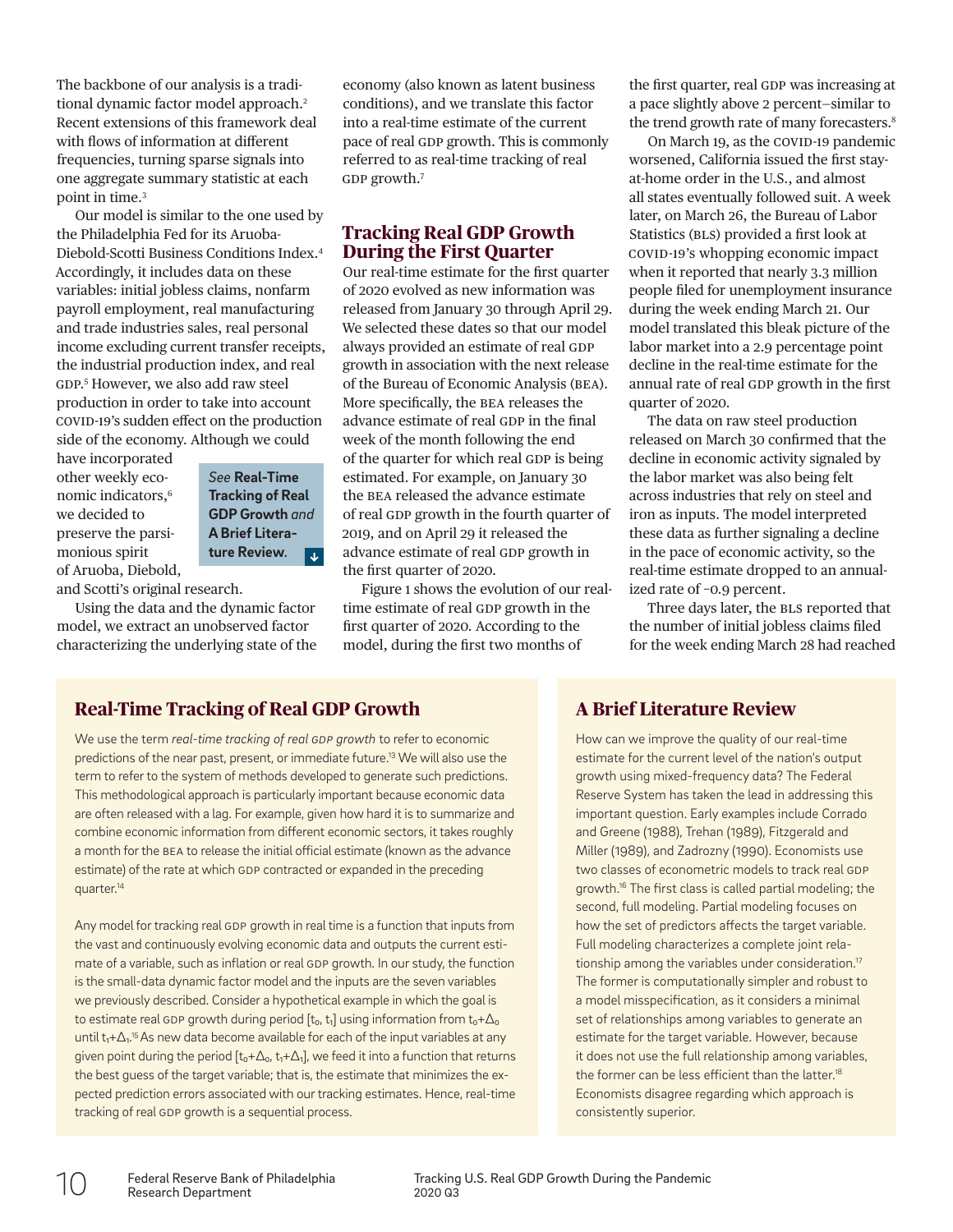# **Evolution of Real-Time Estimate of Real GDP Growth in 1Q2020**

As new information became available, model's estimate approached BEA

advance estimate.

Estimated percent change in GDP at an annual rate, 1Q2020











**Source:** All data from FRED, Federal Reserve Bank of St. Louis (<https://fred.stlouisfed.org/>), except raw steel production (from American Iron and Steel Institute), downloaded from Haver Analytics.

an all-time high of 6.6 million. We fed these data into our model, and our estimate for the annualized rate of real GDP growth in the first quarter of 2020 declined 2.7 percentage points to −3.7 percent.

As new data became available, our estimate hovered between −3 and −4 percent—until the April 15 release of industrial production data for March 2020, which lowered our estimate to −5.4 percent. Thereafter, new data pushed the real-time estimate of real GDP growth up, not down.

Our final estimate using data as of April 23 was −5.0 percent. This is remarkably close to the BEA's advance estimate of −4.8 percent (on April 29) and third estimate of −5.0 percent (on June 25), but more analysis is needed before we can draw conclusions about the predictive performance of our parsimonious model.

Regardless, as new information became available, our model's estimate approached the BEA advance estimate. This is a typical feature of models tracking real GDP growth: As the information set increases, the estimates become more accurate, on average.[9](#page-4-13) To see this more clearly, we computed the prediction errors (that is, the absolute value of the difference between the estimate and the realized value of real GDP growth in the first quarter of 2020), and report them in Figure 2. For ease of exposition, we focus on the prediction errors associated with

the economic releases starting on March 16 and until our final estimate on April 23. Clearly, the most accurate estimate is associated with the final date shown in the chart.<sup>10</sup>

# **Tracking Real GDP Growth During the Second Quarter**

Figure 3 tracks the evolution of the realtime estimate for the annual rate of real GDP growth in the second quarter of 2020, starting on April 29—that is, starting on the day the BEA released the advance estimate of real GDP growth in the first quarter of 2020. The initial estimate for real GDP growth in the second quarter was a seasonally adjusted annual rate (SAAR) of −7.6 percent. During subsequent days, we updated the model with initial jobless claims for the weeks ending April 25 and May 2, raw steel production for the week ending May 2, and real personal income and real manufacturing and trade industries sales for March. None of these releases had a significant impact on the initial estimate for the second quarter: On May 7—the eve of the release of the much-anticipated April labor report—the prediction was the same as when we began tracking the second quarter.

During the second week of May, the estimate plunged due to the dreary

#### FIGURE 2

 $10\% -$ 

1Q2020

#### **Prediction Errors of Real-Time Estimate of Real GDP Growth in 1Q2020**

Forecast error shrinks to near 0 by end of quarter. Absolute value of the difference between estimate and realized value of real GDP growth at an annual rate in



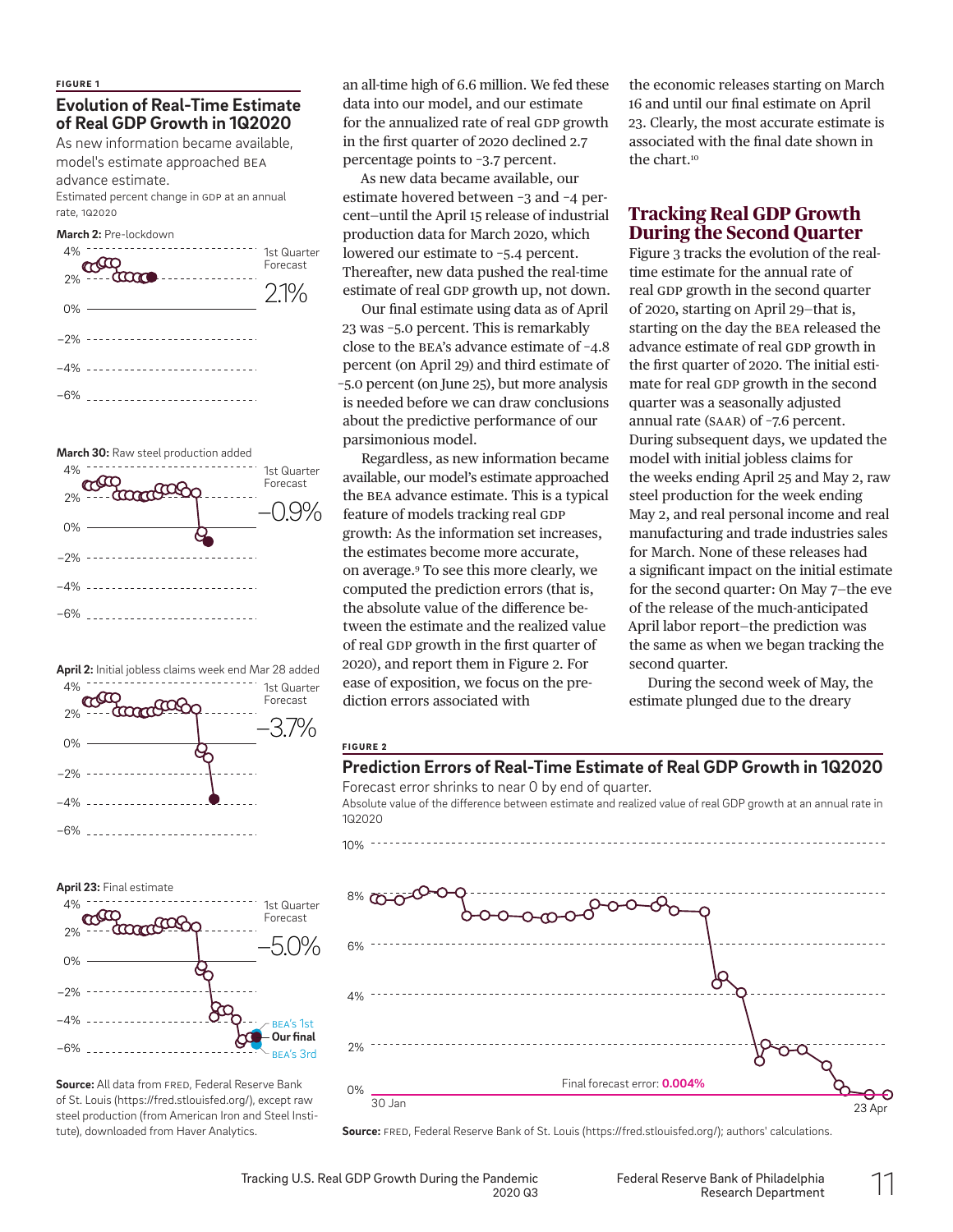#### FIGURE 3

## **Evolution of Real-Time Estimate of Real GDP Growth in 2Q2020**

Changes in estimate reflect addition of labor and production data. Estimated percent change in GDP at an annual rate, 2Q2020



**Source:** FRED, Federal Reserve Bank of St. Louis [\(https://fred.stlouisfed.org/\)](https://fred.stlouisfed.org/); authors' calculations.

employment data: The employment situation summary released by the BLS on May 8 showed an unprecedented decline in nonfarm payroll employment, proof that the COVID-19 crisis had erased all the job gains since the Great Recession.

In the face of such a stunning decline in the growth rate of payroll employment, and in the absence of other monthly indicators to put the labor market data into perspective, the real-time estimate declined to an annual growth rate of −66.8 percent. Weekly data on raw steel production and initial jobless claims did not change this dramatic estimate.

The May 15 release of industrial production for April 2020 offered a less gloomy picture of the economy than the monthly labor market data. As a result, the model upwardly revised our estimate to −36.7 percent at an annual rate. Subsequent data releases from May 18 through June 5 induced further upward revisions in the estimated growth rate of real GDP

production, real manufacturing and trade sales (for April), and real personal income excluding transfers (for May) did not induce significant revisions to our estimates of real GDP growth. This is because such data releases were in line with the predictions of the model. In contrast, the positive June payroll employment report (released on July 2) was a surprise for the model, leading to a positive revision of our estimate of real GDP growth of nearly 5 percentage points.

Subsequent data releases from July 6 until July 23 continued to indicate (through the lens of our model) that the decline in real GDP during the second quarter was not likely to be as dramatic as our tracking estimates of the second week of May (i.e., about −67 percent at an annual rate).

In sum, our model's final estimate of real GDP growth during the second quarter of 2020 was −12.6 percent at an annual rate, about 20 percentage points more optimistic than the first estimate of real GDP growth for the second quarter released by the BEA on July 30. In contrast

particular, our conjecture is that the model puts more weight on recent data and hence the bad April data are downplayed relative to the good May and June data. We believe that this may be a feature of other types of econometric models relying on dynamic factors or vector autoregressions with mixed-frequency data. Consequently, we view our results as calling for further scrutiny of the ability of econometric models with mixedfrequency data to track real GDP growth at times of high economic uncertainty.

## **Conclusion**

In addition to the large prediction error for the second quarter, our real-time estimates of real GDP growth were subject to large changes within the quarter. These swings could be interpreted as another undesirable consequence of tracking real GDP growth using small-data dynamic factor models. In particular, given that the model takes a signal about the state of the economy from each of the seven input variables, an unusually large variation in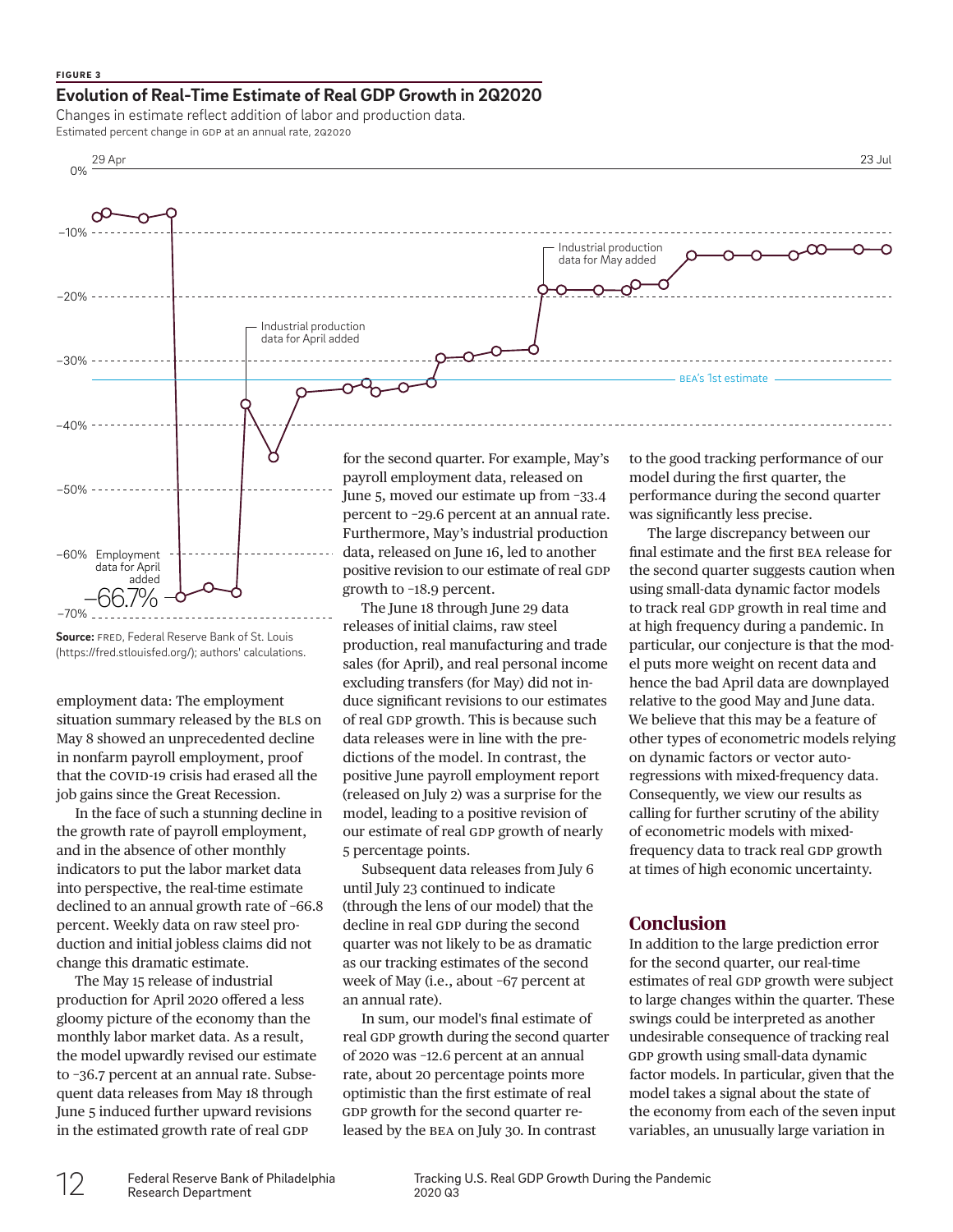one variable could cause the model to significantly change the assessment of current macroeconomic conditions. Including additional variables should shrink each variable's average contribution. For example, the model used for the New York Fed Nowcasting Report includes 37 variables.<sup>11</sup> Even so, the case against small-data approaches is not yet settled. Using more predictors doesn't necessarily lead to better forecasting.<sup>[12](#page-4-16)</sup> Furthermore, estimates tend to stabilize as more information becomes available.

If the estimates are subject to large variations at the beginning of the quarter, when can policymakers start relying on them with confidence? Several researchers have been trying to answer this question by evaluating the out-of-sample performance of estimates generated by their models. For example, Giannone, Reichlin, and Small (2008) show that their model performs better than a no-change (random walk) forecast starting on the beginning of the second month, and it clearly has a 20 percent smaller root mean square forecast error from the middle of the second month.

Whether these results apply to our model is a question for future research, but the discussion above highlights the fact that policymakers may face an important trade-off: Either they can swiftly respond with policies conditional on a less-accurate estimate of the state of the economy, or they can delay taking action until the current state of the economy becomes clearer.

Last, the actions of policymakers affect real GDP growth. Hence, at least part of the swings in the real-time estimates of the pace at which the economy is growing is due to policy responses to shocks. Determining which fraction of the final value of real GDP growth in a given quarter is due to economic shocks and which is due to policy responses to such shocks is an active research area in economics. **国** 

# **Notes**

<span id="page-4-0"></span>**1** The term "econometrics" as we know it today was coined by Ragnar Frisch, who shared the first Sveriges Riksbank Prize in Economic Sciences in Memory of Alfred Nobel with Jan Tinbergen in 1969. In Frisch's words: "Intermediate between mathematics, statistics, and economics, we find a new discipline which for lack of a better name, may be called econometrics." See Bjerkholt (1995) for additional details about the term.

<span id="page-4-1"></span>**2** Dynamic factor models (DFMs) are econometric models whose distinctive premise is that a few unobserved (latent) variables can explain the comovement of a larger number of observed variables. See Geweke (1977), Sargent and Sims (1977), and Stock and Watson (1989).

<span id="page-4-2"></span>**3** See Aruoba, Diebold, and Scotti (2009), Modugno (2013), and Bańbura et al. (2013).

<span id="page-4-3"></span>**4** For more on this small-data dynamic factor model, see Aruoba, Diebold, and Scotti (2009).

<span id="page-4-4"></span>**5** All input variables except for initial jobless claims and raw steel production enter the model in log first differences. We normalize initial jobless claims by a weekly estimate of the population, and take the natural logarithm to the resulting threshold. Finally, raw steel

production enters the model in levels. Both types of variables (that is, those that are transformed and those that enter in levels) are standardized before entering the model. All data are from FRED at the Federal Reserve Bank of St. Louis, except for raw steel production (from the American Iron and Steel Institute), which we downloaded from Haver Analytics.

<span id="page-4-5"></span>**6** See the list of variables used by the New York Fed Weekly Economic Index.

<span id="page-4-6"></span>**7** We decompose the growth rate of the quarterly flow variables into the quarterly sum of daily differences of latent quarterly growth rates. An alternative option is to approximate the growth rate of the quarterly flow variables with the quarterly sum of daily log difference, following Mariano and Murasawa (2003). Such a modelling approach delivers more negative real-time estimates for the sample period under consideration.

<span id="page-4-7"></span>**8** See, for example, the first-quarter 2020 Survey of Professional Forecasters.

<span id="page-4-13"></span>**9** See Giannone, Reichlin, and Small (2008).

<span id="page-4-14"></span>**10** This is in line with Giannone, Reichlin, and Small (2008), whose finding is based on the

root mean squared prediction error computed using the evaluation sample from the first quarter of 1995 to the first quarter of 2005. Our Figure 3 is based on the absolute value of prediction errors computed using one evaluation sample point.

<span id="page-4-15"></span>**11** See Bok et al. (2018).

<span id="page-4-16"></span>**12** See Boivin and Ng (2006) and Bai and Ng (2008).

<span id="page-4-8"></span>**13** See Bańbura et al (2013).

<span id="page-4-9"></span>**14** For example, the BEA didn't release GDP data for the first quarter of 2020 until April 29, 2020.

<span id="page-4-10"></span>**15** For example, in our application for the first quarter of 2020, to refers to January 1, t<sub>1</sub> refers to March 31, t<sub>0</sub>+∆<sub>0</sub> refers to January 30, and t<sub>1</sub>+∆<sub>1</sub> refers to April 23.

<span id="page-4-11"></span>**16** See Bańbura et al. (2013).

<span id="page-4-12"></span>**17** Examples of partial modeling include bridge equation regressions (e.g., Trehan [1989]) and mixed data sampling (MIDAS) regressions (e.g., Ghysels, Santa-Clara, and Valkanov [2004], Clements and Galvão [2008], and Marcellino and Schumacher [2010]). Full modeling